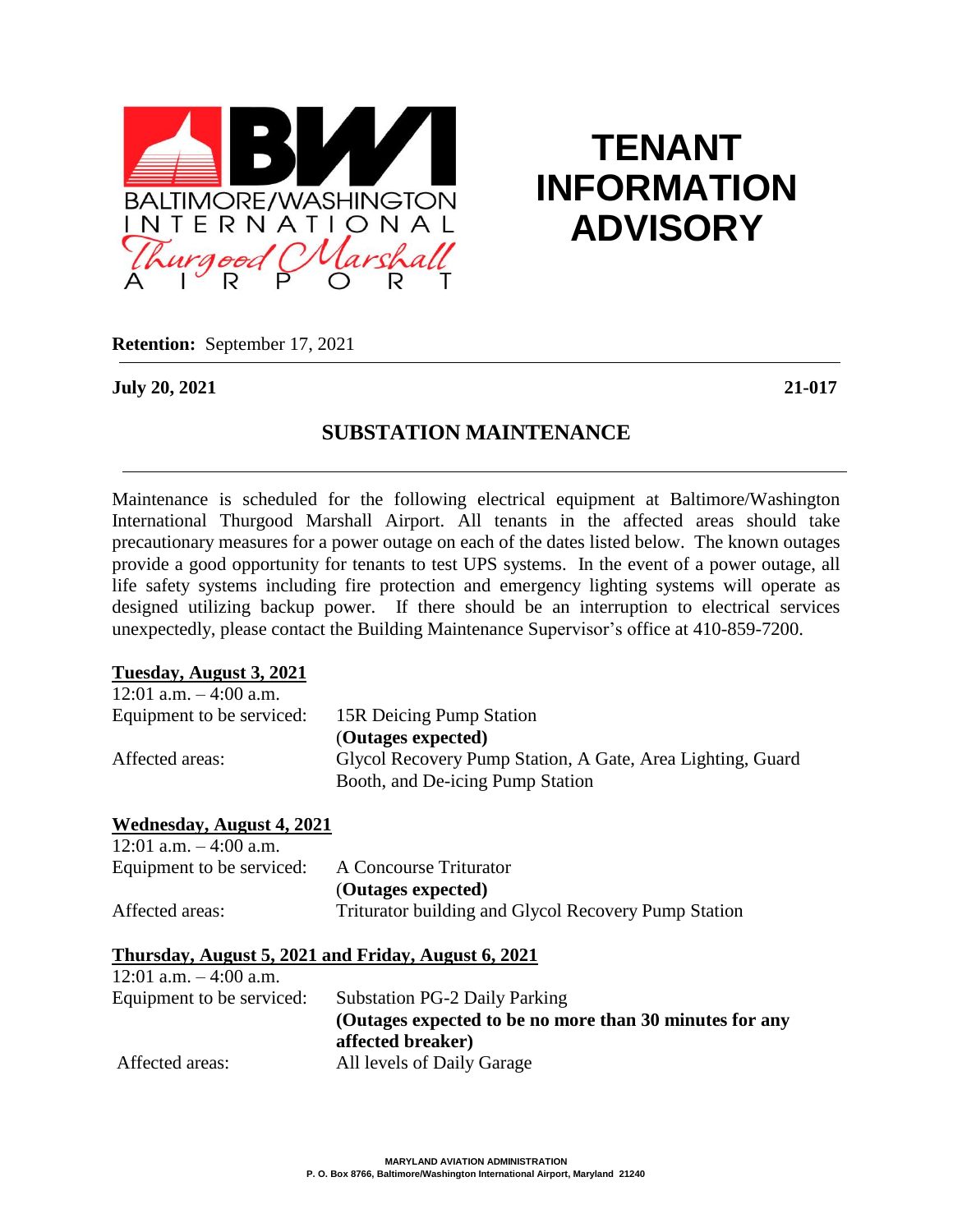### **Tuesday, August 10, 2021 and Wednesday, August 11, 2021**

| 12:01 a.m. $-4:00$ a.m.   |                                                                                       |
|---------------------------|---------------------------------------------------------------------------------------|
| Equipment to be serviced: | <b>Substation UP-1</b>                                                                |
|                           | (Outages expected to be no more than 30 minutes for any<br>affected breaker)          |
| Affected areas:           | Central Utility Plant Chiller 3 and Chiller 4; and MCCs S282,<br>S283, N282, and N283 |

### **Thursday, August 12, 2021 and Friday, August 13, 2021**

| 12:01 a.m. $-4:00$ a.m.   |                                                                    |
|---------------------------|--------------------------------------------------------------------|
| Equipment to be serviced: | Substation UP-2                                                    |
|                           | (Outages expected to be no more than 30 minutes for any            |
|                           | affected breaker)                                                  |
| Affected areas:           | Central Utility Plant Chiller1 and Chiller 2; SUPs 21, 22, and 23; |
|                           | NUPs 21, 22, and 23; and Street Lighting                           |

## **Tuesday, August 17, 2021 and Wednesday, August 18, 2021**

| 12:01 a.m. $-4:00$ a.m.   |                                                                              |
|---------------------------|------------------------------------------------------------------------------|
| Equipment to be serviced: | Substation UP-3                                                              |
|                           | (Outages expected to be no more than 30 minutes for any<br>affected breaker) |
| Affected areas:           | Central Utility Plant Chiller 5; SUPs 31, 32, 33, and 34; and NUPs           |
|                           | 31, 32, 33, and 34                                                           |

### **Tuesday, August 24, 2021 and Wednesday, August 25, 2021**

| 12:01 a.m. $-4:00$ a.m.   |                                                                              |
|---------------------------|------------------------------------------------------------------------------|
| Equipment to be serviced: | Substation UP-4                                                              |
|                           | (Outages expected to be no more than 30 minutes for any<br>affected breaker) |
| Affected areas:           | Chiller 6 and Chiller 7                                                      |

### **Thursday, August 26, 2021**

| $2:00$ a.m. $-2:45$ a.m.  |                                                                                         |
|---------------------------|-----------------------------------------------------------------------------------------|
| Equipment to be serviced: | Substation NT-D1 North Side TSA Breaker Only                                            |
|                           | (Outages expected to be no more than 30 minutes for any                                 |
|                           | affected breaker)                                                                       |
| Affected areas:           | D/E Connector Security Checkpoint and TSA Network Switch in<br>Rooms NTE270E and NTE253 |
|                           |                                                                                         |